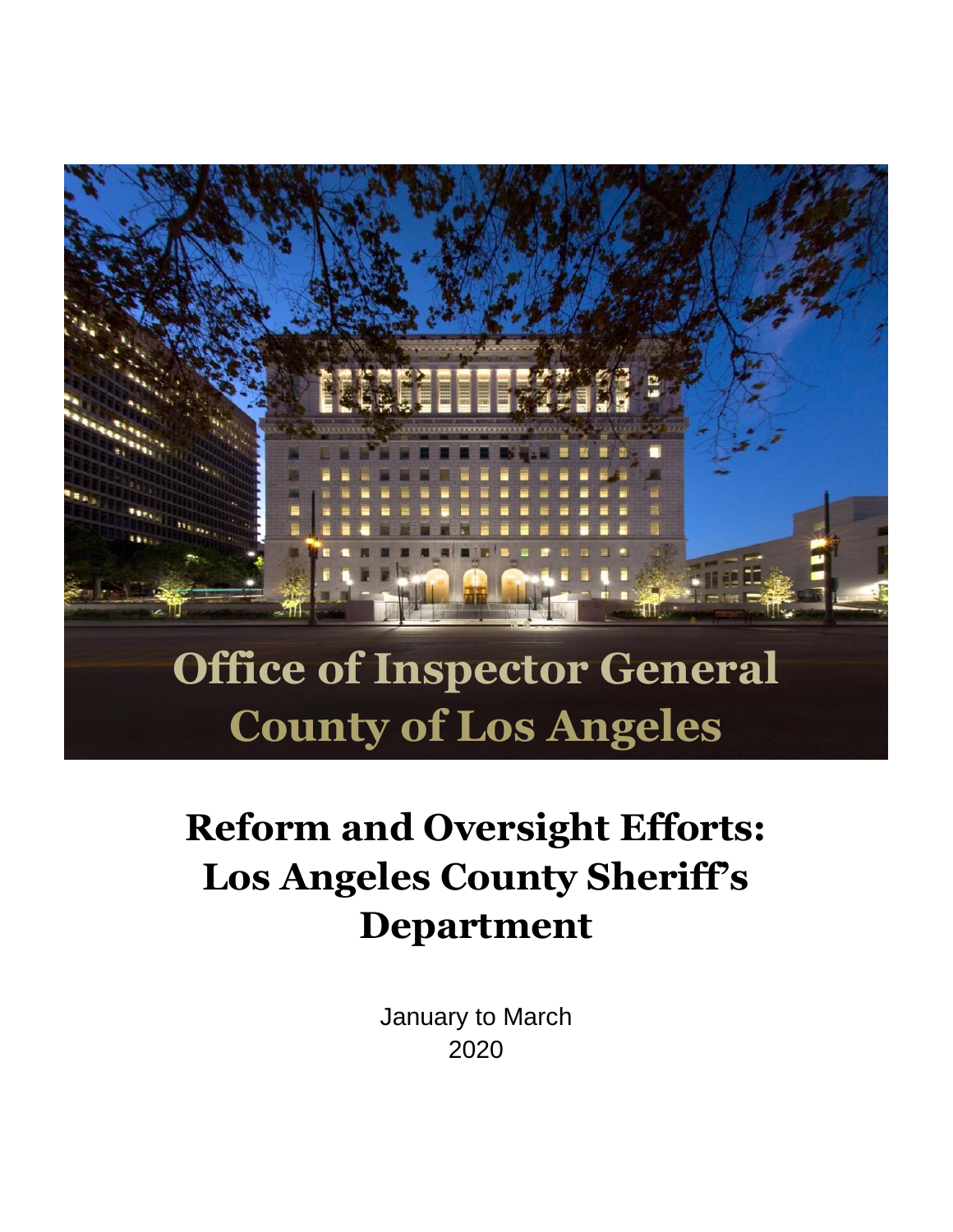### **TABLE OF CONTENTS**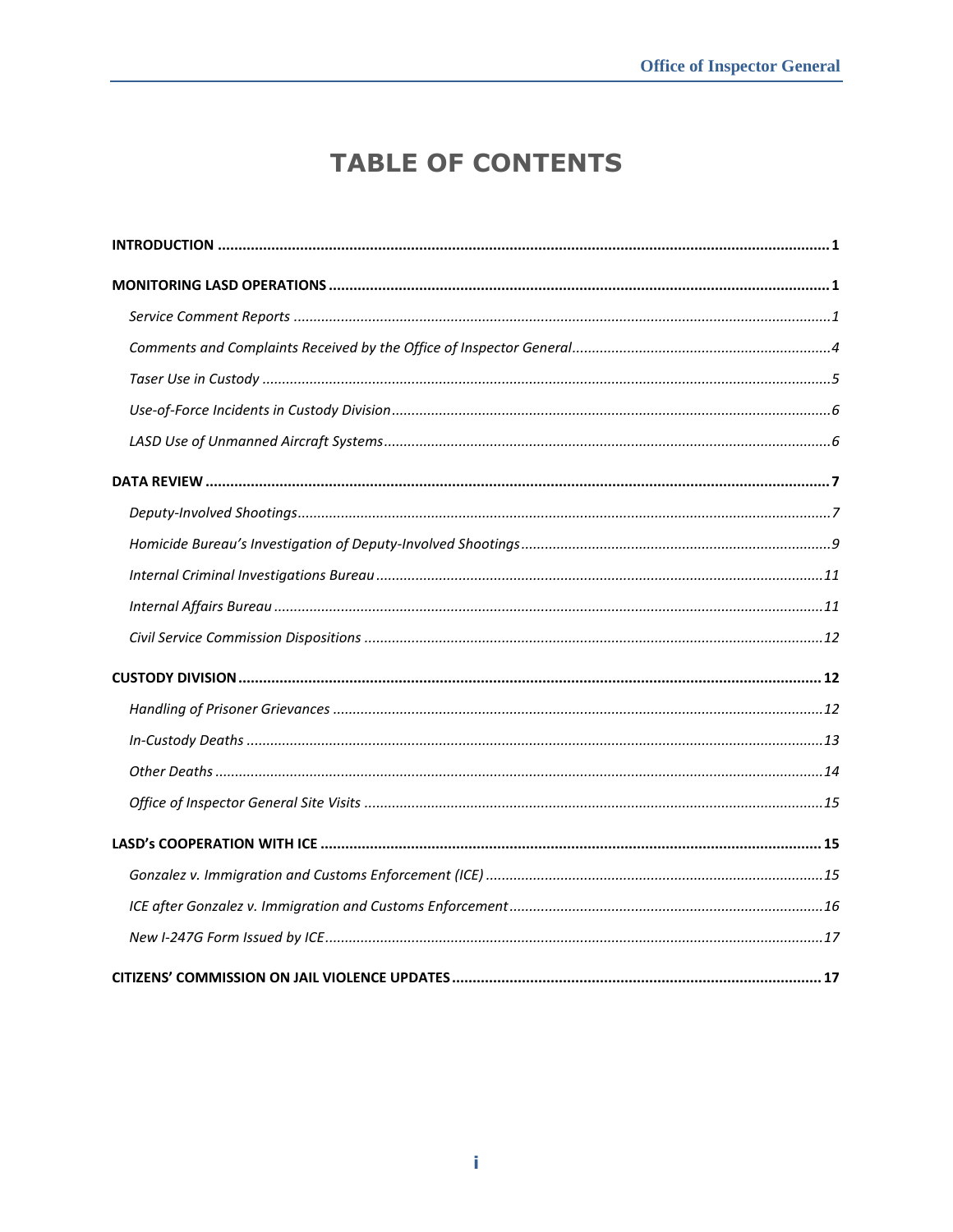#### <span id="page-2-0"></span>**INTRODUCTION**

This report describes a portion of the Office of Inspector General's monitoring, auditing, and review activities related to the Los Angeles County Sheriff's Department (LASD) that occurred from January 1, 2020, through March 31, 2020.<sup>1</sup>

The Office of Inspector General continues to work to increase the amount of data provided in each *Quarterly Report.* By providing quarterly updates, the Office of Inspector General's goal is to keep the public, the Board of Supervisors, and the Civilian Oversight Commission aware of recent trends and changes in LASD policies, procedures, and practices.

#### <span id="page-2-1"></span>**MONITORING LASD OPERATIONS**

#### <span id="page-2-2"></span>**Service Comment Reports**

In accordance with LASD policies, the Department accepts and reviews all comments from members of the public about Departmental service or employee performance.<sup>2</sup> LASD categorizes these comments into three categories:

- External Commendation: an external communication of appreciation for and/or approval of service provided by LASD members;
- Service Complaint: an external communication of dissatisfaction with LASD service, procedure or practice, not involving employee misconduct; and
- Personnel Complaint: an external allegation of misconduct, either a violation of law or LASD policy, against any member of LASD.<sup>3</sup>

The following chart lists the number and types of comments reported to the Office of Inspector General by the Department about each station or unit. It is important to note that some of these service comments may have originated prior to this quarter. If the comments are based on conduct that occurred in previous quarters, they may still show up as active in the LASD's database as the Department

 $1$  The report will note if the data reflects something other than what was gathered between January 1, 2020 and March 31, 2020.

<sup>2</sup> *See* Los Angeles County Sheriff's Department, *Manual of Policies and Procedures*, 3-04/10.00, "Department Service Reviews."

<sup>&</sup>lt;sup>3</sup> It is possible for an employee to get a Service Complaint and Personnel Complaint based on the same incident in question.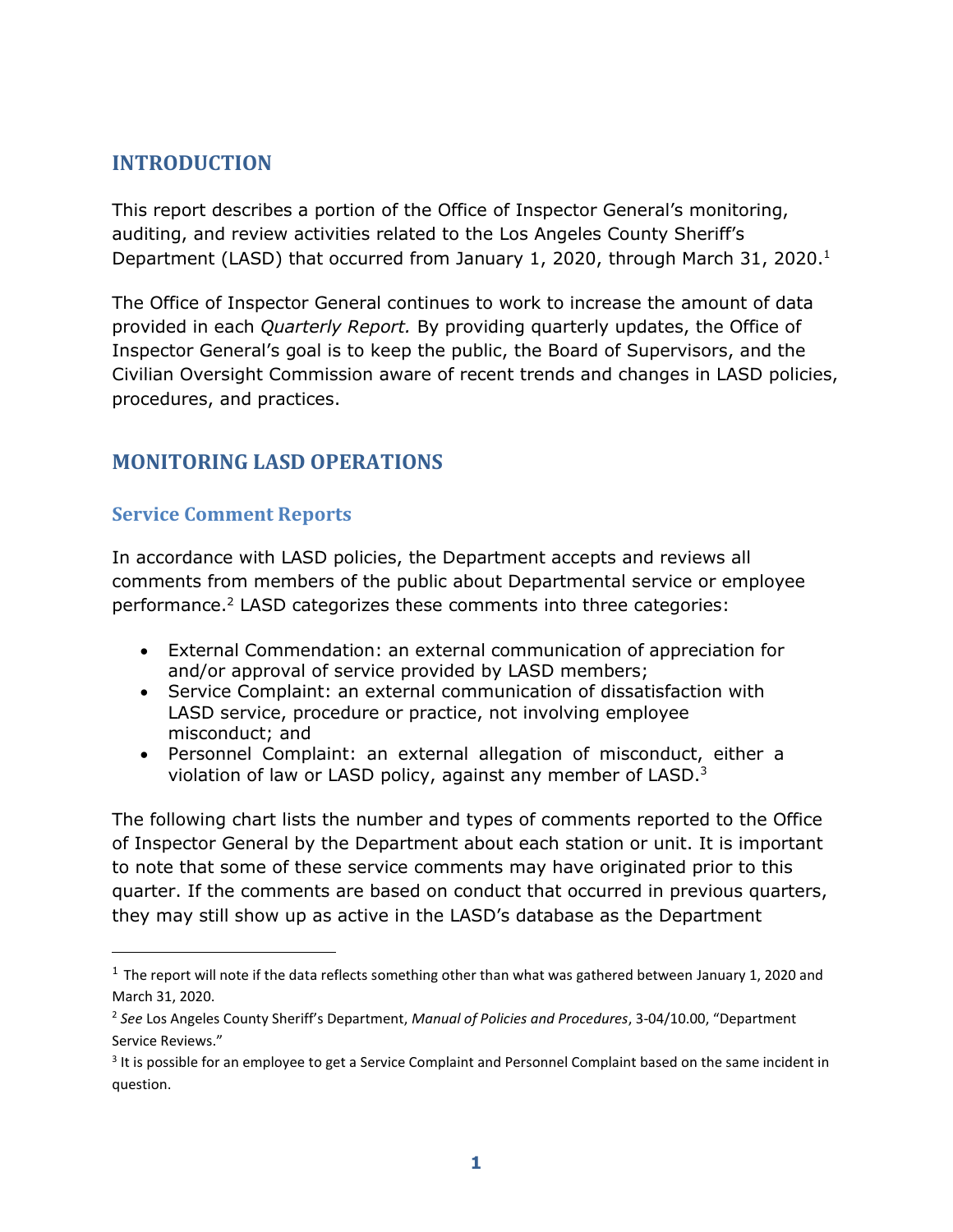continues to work towards investigating/resolving the issues raised in the complaints. Also, there may be comments that do not yet appear on the chart below as they have still not been entered into the Department's automated system as of the date this information was provided to the Office of Inspector General. 4

| <b>INVESTIGATING BUREAU/STATION/FACILITY</b> | <b>COMMENDATIONS</b> | <b>PERSONNEL</b><br><b>COMPLAINTS</b> | <b>SERVICE</b><br><b>COMPLAINTS</b> |
|----------------------------------------------|----------------------|---------------------------------------|-------------------------------------|
| ADM : CENTRAL PATROL ADM HQ                  | 0                    | 1                                     | 1                                   |
| ADM: NORTH PATROL ADM HQ                     | $\mathbf{1}$         | $\mathbf{1}$                          | $\mathbf{1}$                        |
| ADM : TECH & SUPPORT ADM HQ                  | $\overline{2}$       | 0                                     | 0                                   |
| ALD : ALTADENA STN                           | 3                    | 1                                     | 2                                   |
| ASH: OFFICE OF THE ASST SHE I                | $\mathbf{1}$         | 0                                     | 0                                   |
| <b>AVA : AVALON STN</b>                      | $\overline{2}$       | $\mathbf{1}$                          | 0                                   |
| CCS : COMMUNITY COLLEGE BUREAU               | $\overline{2}$       | 1                                     | 0                                   |
| CEN : CENTURY STN                            | 6                    | 15                                    | 2                                   |
| <b>CER : CERRITOS STN</b>                    | $\overline{2}$       | 4                                     | $\overline{2}$                      |
| CLP : COMM LAW ENFORCE PARTNER PROG          | $\mathbf{1}$         | 0                                     | 0                                   |
| CMB : CIVIL MANAGEMENT BUREAU                | 17                   | 4                                     | $\overline{2}$                      |
| <b>CNT: COURT SERVICES CENTRAL</b>           | 3                    | 3                                     | 0                                   |
| COM: COMPTON STN                             | $\overline{7}$       | 8                                     | 0                                   |
| CPB: COMMUNITY PARTNERSHIP BUREAU            | 4                    | $\mathbf{1}$                          | $\mathbf{1}$                        |
| CRD : CENTURY REG DETEN FAC                  | $\overline{2}$       | 1                                     | 0                                   |
| CRV : CRESCENTA VALLEY STN                   | 3                    | 4                                     | 1                                   |
| <b>CSB: COUNTY SERVICES BUREAU</b>           | $\Omega$             | 8                                     | $\overline{2}$                      |
| CSN : CARSON STN                             | 8                    | 9                                     | 2                                   |
| CST : COURT SERVICES TRANSPORTATION          | $\overline{2}$       | 0                                     | 0                                   |
| <b>DSB: DATA SYSTEMS BUREAU</b>              | $\mathbf{1}$         | 0                                     | 0                                   |
| ELA : EAST LA STN                            | 5                    | 6                                     | 1                                   |
| <b>EST: COURT SERVICES EAST</b>              | 4                    | 2                                     | 1                                   |
| FCC : FRAUD & CYBER CRIMES BUREAU            | 0                    | $\mathbf{1}$                          | 0                                   |
| HDQ: OH SECURITY HQ                          | $\mathbf{1}$         | 0                                     | 0                                   |
| <b>HOM: HOMICIDE BUREAU</b>                  | $\overline{2}$       | 2                                     | 0                                   |
| <b>HTB: HUMAN TRAFFICKING BUREAU</b>         | $\overline{2}$       | 0                                     | 0                                   |

<sup>4</sup> This data was obtained from LASD's Performance Recording and Monitoring System on March 31, 2020 and reflects the data provided as of that date.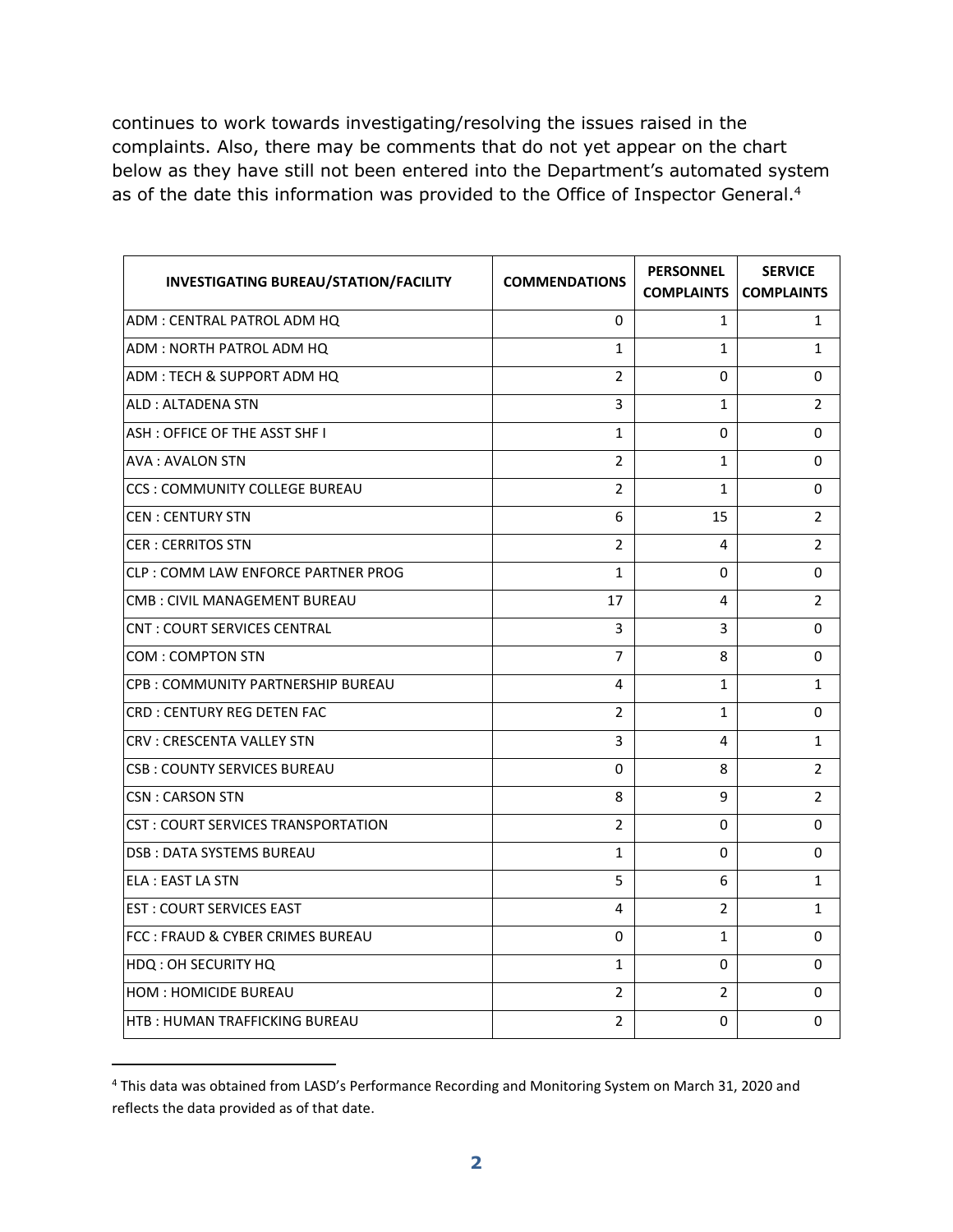| <b>INVESTIGATING BUREAU/STATION/FACILITY</b> | <b>COMMENDATIONS</b> | <b>PERSONNEL</b><br><b>COMPLAINTS</b> | <b>SERVICE</b><br><b>COMPLAINTS</b> |
|----------------------------------------------|----------------------|---------------------------------------|-------------------------------------|
| IAB : INTERNAL AFFAIRS BUREAU                | 0                    | 1                                     | 0                                   |
| <b>IND: INDUSTRY STN</b>                     | 4                    | 6                                     | 1                                   |
| <b>IRC: INMATE RECEPTION CENTER</b>          | 0                    | $\overline{2}$                        | 1                                   |
| <b>ISB: INMATE SERVICES BUREAU</b>           | 0                    | $\mathbf{1}$                          | 0                                   |
| <b>LCS: LANCASTER STN</b>                    | 9                    | 16                                    | 6                                   |
| <b>LKD: LAKEWOOD STN</b>                     | 12                   | 8                                     | 3                                   |
| <b>LMT: LOMITA STN</b>                       | 9                    | 2                                     | 1                                   |
| <b>MAR: MARINA DEL REY STN</b>               | $\mathbf{1}$         | 8                                     | 0                                   |
| MCB: MAJOR CRIMES BUREAU                     | 2                    | 0                                     | 0                                   |
| MCJ: MEN'S CENTRAL JAIL                      | 1                    | 0                                     | $\overline{2}$                      |
| MLH: MALIBU/LOST HILLS STN                   | 11                   | 8                                     | 7                                   |
| <b>MTL: METROLINK</b>                        | $\mathbf{1}$         | 4                                     | 0                                   |
| <b>NAR: NARCOTICS BUREAU</b>                 | 2                    | 1                                     | 0                                   |
| <b>NCF: NORTH CO. CORRECTL FAC</b>           | 0                    | 1                                     | 1                                   |
| <b>NWK: NORWALK REGIONAL STN</b>             | $\overline{7}$       | 4                                     | 1                                   |
| OSS : OPERATION SAFE STREETS BUREAU          | 0                    | 3                                     | 2                                   |
| OTH: OTHER                                   | 0                    | 1                                     | 0                                   |
| <b>PER: PERSONNEL ADMIN</b>                  | 2                    | 0                                     | 0                                   |
| <b>PKB: PARKS BUREAU</b>                     | $\overline{2}$       | 3                                     | 0                                   |
| <b>PLM: PALMDALE STN</b>                     | 16                   | 24                                    | 3                                   |
| <b>PRV: PICO RIVERA STN</b>                  | $\overline{7}$       | 1                                     | 2                                   |
| <b>RMB: RISK MANAGEMENT BUREAU</b>           | 2                    | 0                                     | 0                                   |
| <b>RTB: TRAINING BUREAU</b>                  | $\mathbf 0$          | $\mathbf{1}$                          | 0                                   |
| SCV : SANTA CLARITA VALLEY STN               | 25                   | 9                                     | $\overline{2}$                      |
| <b>SDM: SAN DIMAS STN</b>                    | 3                    | $\overline{2}$                        | 0                                   |
| <b>SLA: SOUTH LOS ANGELES STATION</b>        | $\overline{2}$       | 13                                    | 7                                   |
| <b>SVB: SPECIAL VICTIMS BUREAU</b>           | $\overline{2}$       | 4                                     | 1                                   |
| TEM: TEMPLE CITY STN                         | 8                    | 5                                     | 1                                   |
| TSB: TRANSIT SERVICES BUREAU                 | 4                    | 3                                     | 0                                   |
| <b>TT: TWIN TOWERS</b>                       | $\overline{2}$       | 0                                     | 1                                   |
| <b>UNK: UNKNOWN</b>                          | 0                    | 0                                     | $\mathbf{1}$                        |
| USR : OFFICE OF THE UNDERSHF                 | 0                    | 0                                     | 1                                   |
| WAL: WALNUT/SAN DIMAS STN                    | 12                   | $\overline{7}$                        | 1                                   |
| WHD: WEST HOLLYWOOD STN                      | $\overline{7}$       | 6                                     | 4                                   |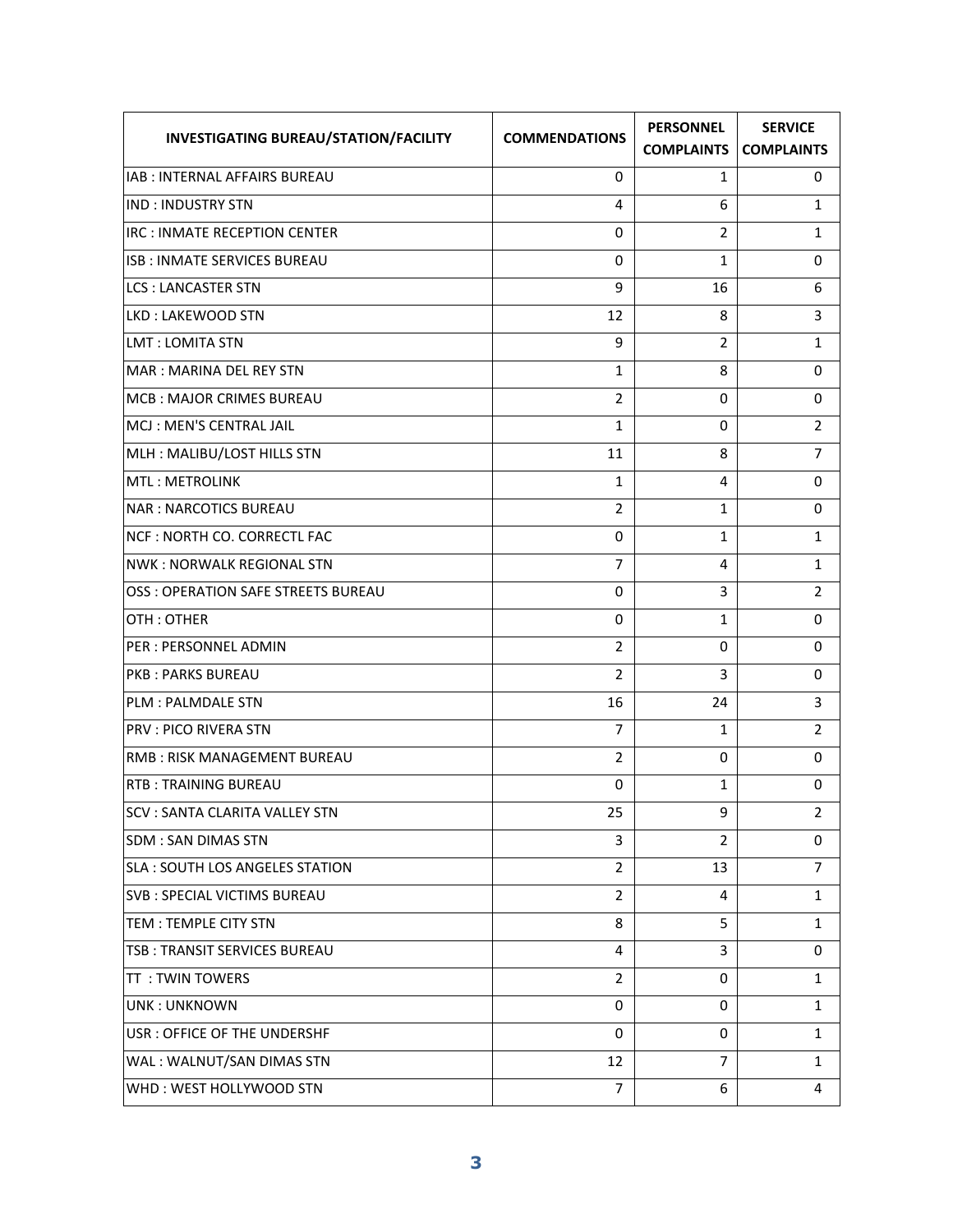| <b>INVESTIGATING BUREAU/STATION/FACILITY</b> | <b>COMMENDATIONS</b> | <b>PERSONNEL</b><br><b>COMPLAINTS COMPLAINTS</b> | <b>SERVICE</b> |
|----------------------------------------------|----------------------|--------------------------------------------------|----------------|
| IWST : COURT SERVICES WEST                   |                      |                                                  |                |
| Total :                                      | 239                  | 221                                              | 67             |

#### <span id="page-5-0"></span>**Comments and Complaints Received by the Office of Inspector General**

The OIG received twenty-seven new complaints in the first two months of the first quarter of 2020 from members of the public, prisoners, prisoners' family members and friends, community organizations, and County agencies.<sup>5</sup> Each complaint was reviewed by OIG staff.

#### **Conditions of Confinement**

Thirteen of these complaints were related to conditions of confinement within the Department's custody facilities, as shown below:

| Complaint/ Incident Classification | Totals |
|------------------------------------|--------|
| Personnel Issue                    |        |
| Use of Force                       |        |
| Medical/Dental Issue               |        |
| <b>Other Service Issue</b>         |        |
| Total                              |        |

#### **Field Encounters with the Los Angeles County Sheriff's Department**

Thirteen complaints were related to civilian contacts with Department personnel by persons who were not in custody.

| Complaint/ Incident Classification | Totals |
|------------------------------------|--------|
| Personnel Issue                    |        |
| Rude/Abusive Behavior              | 2      |
| Discrimination                     | 2      |
| Unlawful Search                    | 2      |
| Unlawful Detention                 | 2      |
| No Discernable subject             | 3      |
| <b>Other Service Issue</b>         | 2      |
| Total                              | 13     |

<sup>5</sup> When complaints raise multiple issues, the OIG tracks and monitors the Department's response to each issue. As such, a single complaint may receive more than one classification as reflected in the referenced tables.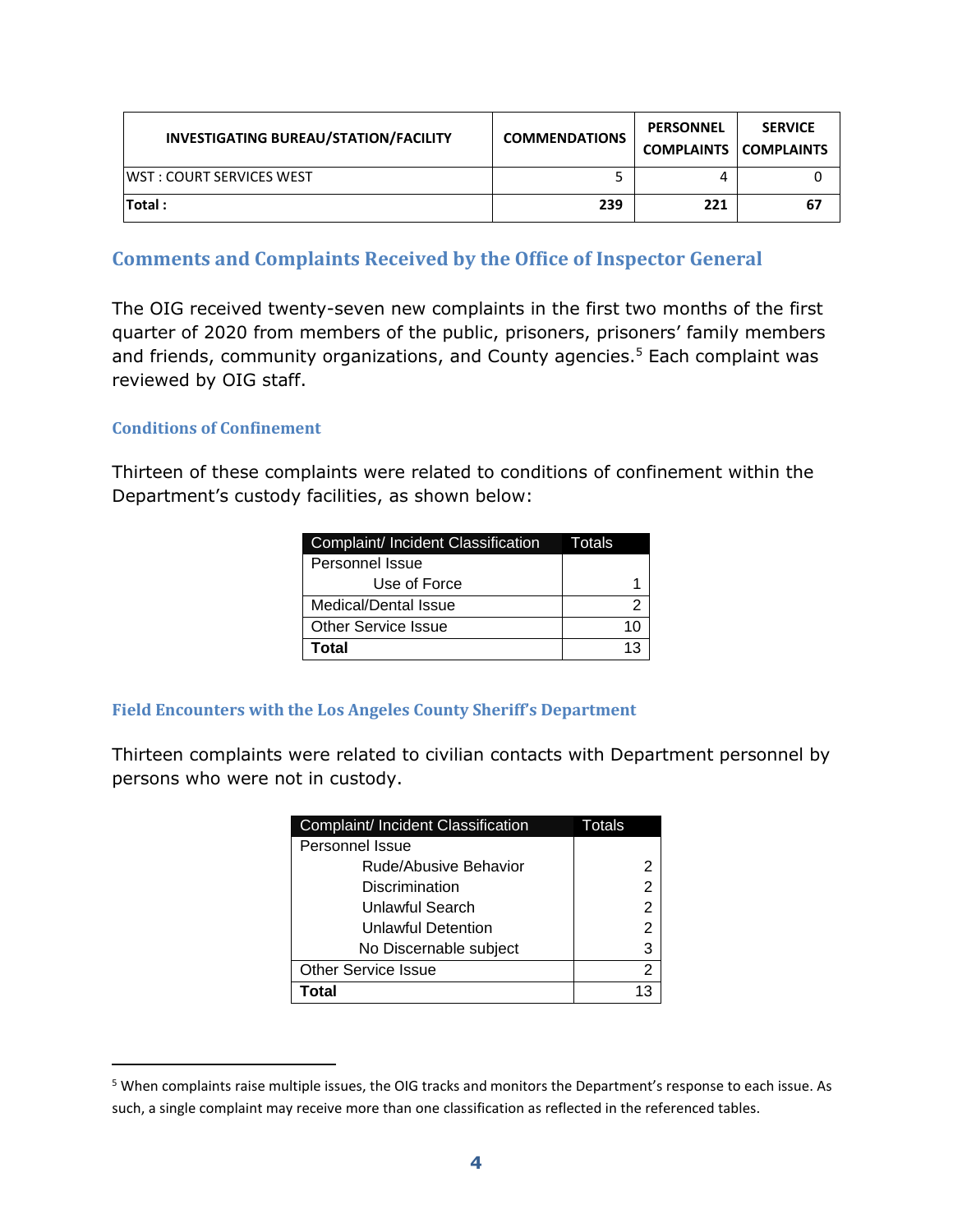Two complaints were not about the Department or Department personnel and were referred to the appropriate agency or the complainant was directed to seek legal advice.

#### <span id="page-6-0"></span>**Taser Use in Custody**

The Office of Inspector General has compiled the number of times LASD has deployed a Taser in custodial settings from January 2018, through December 2019. The numbers below were gathered from the LASD's *Monthly Force Synopsis*, which LASD produces and provides to the Office of Inspector General each month.<sup>6</sup>

| <b>Month</b>     | <b>Number of Taser Deployments</b> |
|------------------|------------------------------------|
| January 2018     | 5                                  |
| February 2018    | $\overline{2}$                     |
| March 2018       | $\overline{7}$                     |
| April 2018       | 7                                  |
| May 2018         | 0                                  |
| June 2018        | $\overline{4}$                     |
| <b>July 2018</b> | 6                                  |
| August 2018      | $\overline{7}$                     |
| September 2018   | $\overline{3}$                     |
| October 2018     | $\overline{5}$                     |
| November 2018    | $\overline{3}$                     |
| December 2018    | $\overline{1}$                     |
| January 2019     | 9                                  |
| February 2019    | 9                                  |
| March 2019       | $\overline{5}$                     |
| April 2019       | 4                                  |
| May 2019         | $\mathbf 1$                        |
| June 2019        | $\overline{2}$                     |
| <b>July 2019</b> | 6                                  |
| August 2019      | 9                                  |
| September 2019   | $\overline{6}$                     |
| October 2019     | 3                                  |
| November 2019    | $\overline{6}$                     |
| December 2019    | $\overline{5}$                     |
| January 2020     | $\overline{5}$                     |
| February 2020    | $\overline{3}$                     |
| March 2020       | $\overline{3}$                     |

<sup>&</sup>lt;sup>6</sup> The OIG is not opining on whether the use of the Taser in each of these incidents was permissible under LASD's policies and/or if the Taser was deployed lawfully.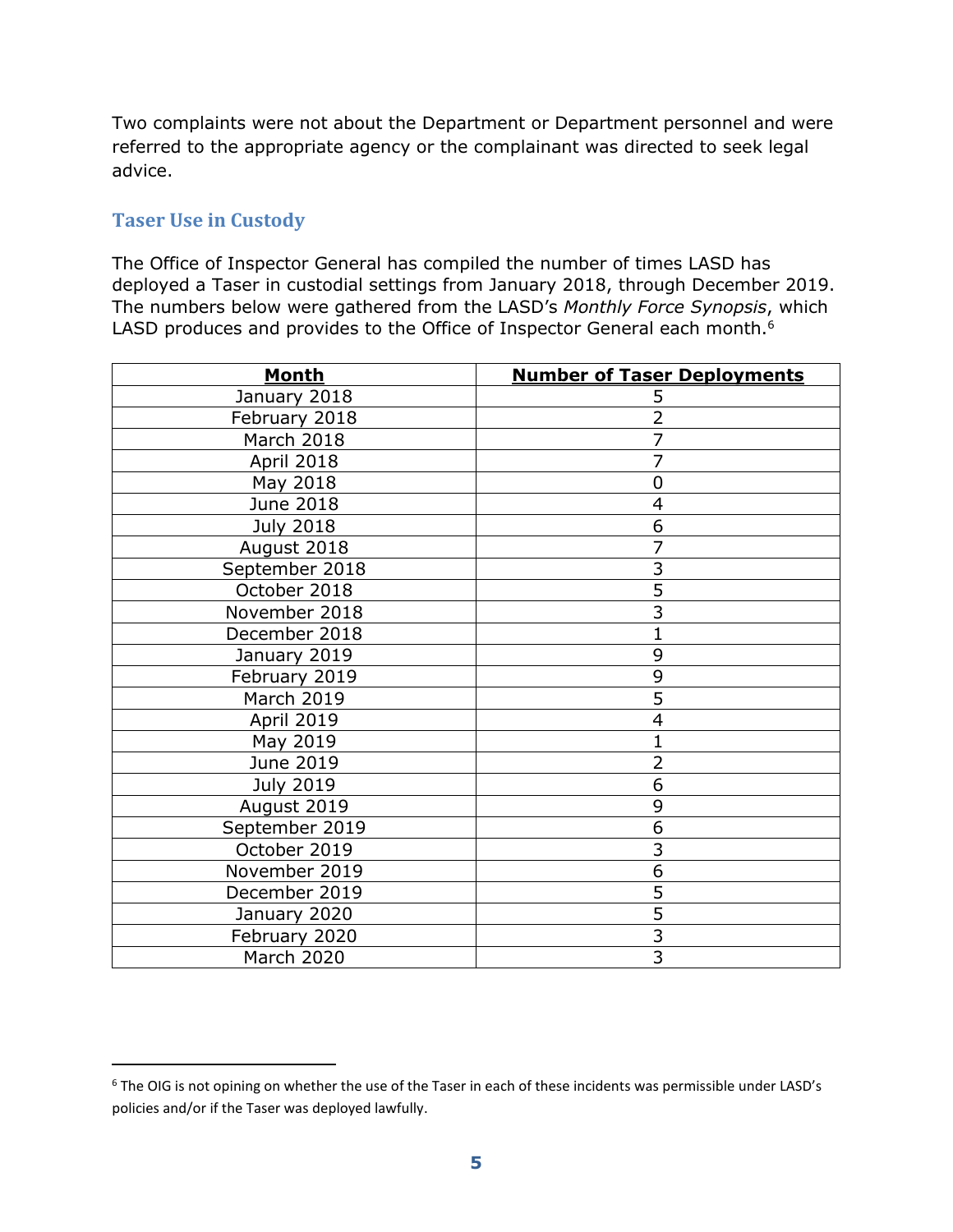#### <span id="page-7-0"></span>**Use-of-Force Incidents in Custody Division**

The Office of Inspector General monitors uses of force by LASD staff on prisoners, prisoner-on-prisoner violence, and assaults by prisoners on LASD personnel. LASD is still verifying the accuracy of the information for incidents which occurred after September 2019.

| 1st Quarter of 2018             | 144 |
|---------------------------------|-----|
| 2 <sup>nd</sup> Quarter of 2018 | 173 |
| 3rd Quarter of 2018             | 131 |
| 4 <sup>th</sup> Quarter of 2018 | 115 |
| 1 <sup>st</sup> Quarter of 2019 | 122 |
| 2 <sup>nd</sup> Quarter of 2019 | 132 |
| 3rd Quarter or 2019             | 164 |

Prisoner-on-staff Assaults:

Prisoner-on-prisoner Assaults:

| 1 <sup>st</sup> Quarter of 2018 | 871 |
|---------------------------------|-----|
| 2 <sup>nd</sup> Quarter of 2018 | 905 |
| 3rd Quarter of 2018             | 988 |
| 4 <sup>th</sup> Quarter of 2018 | 881 |
| 1 <sup>st</sup> Quarter of 2019 | 769 |
| 2 <sup>nd</sup> Quarter of 2019 | 794 |
| 3rd Quarter of 2019             | 858 |
|                                 |     |

Use-of-force Incidents:

| 1 <sup>st</sup> Quarter of 2018 | 546 |
|---------------------------------|-----|
| 2 <sup>nd</sup> Quarter of 2018 | 592 |
| 3rd Quarter of 2018             | 530 |
| 4 <sup>th</sup> Quarter of 2018 | 452 |
| 1st Quarter of 2019             | 501 |
| 2 <sup>nd</sup> Quarter of 2019 | 478 |
| 3rd Quarter of 2019             | 525 |

#### <span id="page-7-1"></span>**LASD Use of Unmanned Aircraft Systems**

LASD reports that it deployed the Unmanned Aircraft System one time between January 1, 2020, and March 31, 2020. On February 14, 2020, LASD deployed the system to conduct a search of a missing person in Latigo Canyon in Malibu. The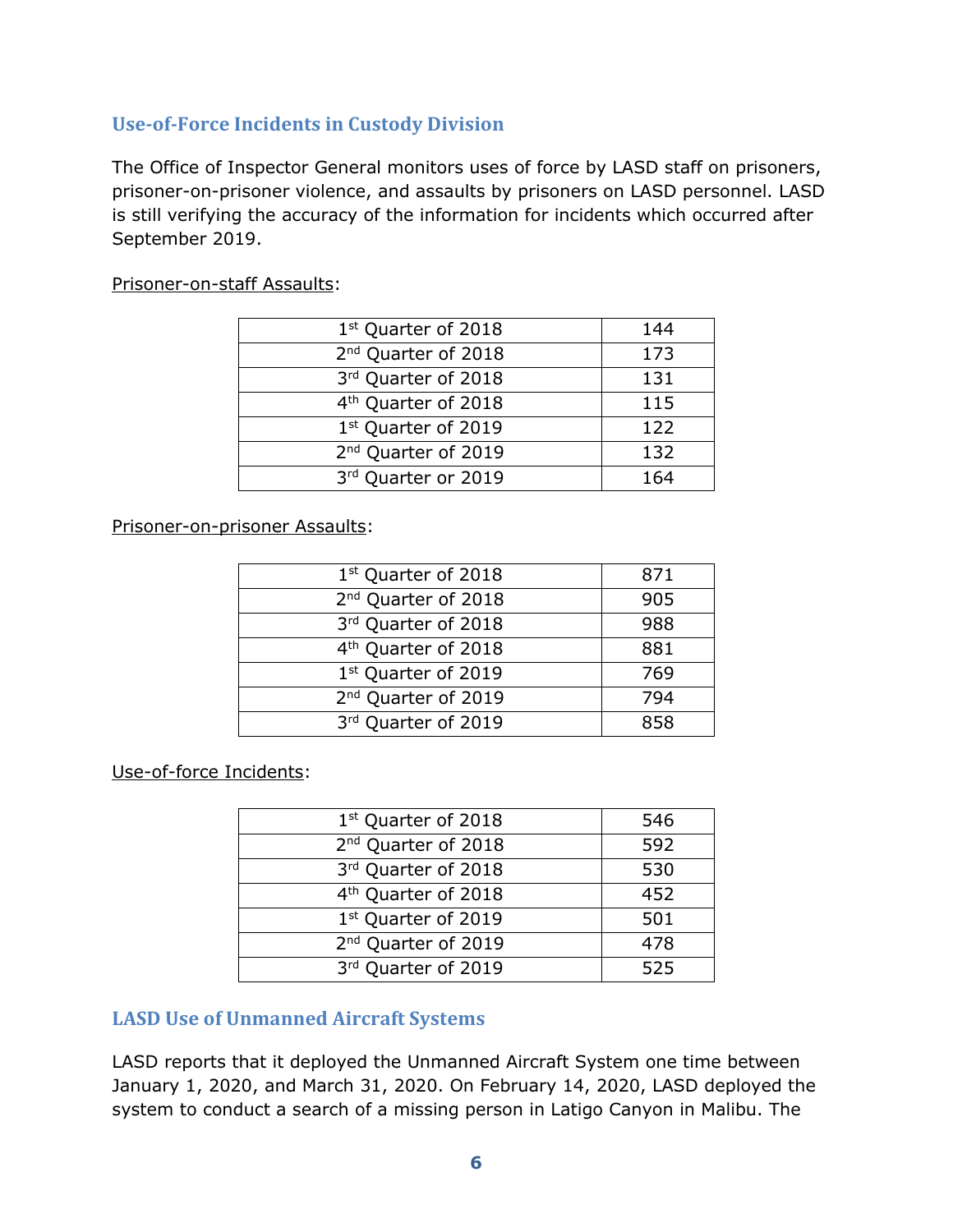system was able to search areas that rescuers had a hard time reaching, and areas that were not visible by aircraft. Unfortunately, even with the use of the system, the person was not found.

#### <span id="page-8-0"></span>**DATA REVIEW**

#### <span id="page-8-1"></span>**Deputy-Involved Shootings**

LASD categorizes deputy-involved shootings by the tactical circumstances of the shooting, not the outcome. The definitions of each of these categories can be found in the *Manual of Policies and Procedures* (MPP), section 3-10/300.00. LASD defines "hit shooting" as one in which a deputy fired his/her weapon intentionally and hit one or more people. A "non-hit shooting" is defined as an event where a deputy fired a deputy's weapon intentionally but did not hit anyone. If a person was unintentionally struck by gunfire, the shooting is categorized by LASD as an accidental shooting (for example, if a shot was intentionally fired at an animal and struck a bystander, the shooting would be categorized by LASD as accidental).

The Office of Inspector General reports all deputy-involved shootings in which a deputy intentionally fired a firearm at a human being or intentionally or unintentionally fired a firearm and another human being was injured or killed as a result, unless the injury is self-inflicted. From January 1, 2020, through March 26, 2020, there were two incidents in which people were shot or shot at by LASD personnel. Office of Inspector General staff responded to each of these deputyinvolved shootings. In these incidents two people were struck by deputies' gunfire, one of them fatally.

LASD provides some data regarding these shootings on its public data website at: [https://lasd.org/data/deputyinvolvedshootingsstats/,](https://lasd.org/data/deputyinvolvedshootingsstats/) and is working on its web-site to implement previous recommendations by the Office of Inspector General that summaries of each shooting be provided. As of March 31, 2020, that feature has not been completed, so we have included a summary of information initially relayed by LASD.

**Santa Clarita:** LASD reported that on March 1, 2020, at approximately 2:30 p.m., a deputy was driving a patrol vehicle in the employee parking lot of the Santa Clarita Valley Station when a male hispanic exited a parked car and walked into the deputy's path of travel, stopping directly in front of the deputy's vehicle. The deputy saw that the male was armed with what appeared to be a semi-automatic handgun. The deputy exited the patrol vehicle, drew his firearm and ordered the male to drop his gun several times. Instead of complying with the deputy's command, the male raised the firearm towards the deputy at which time the deputy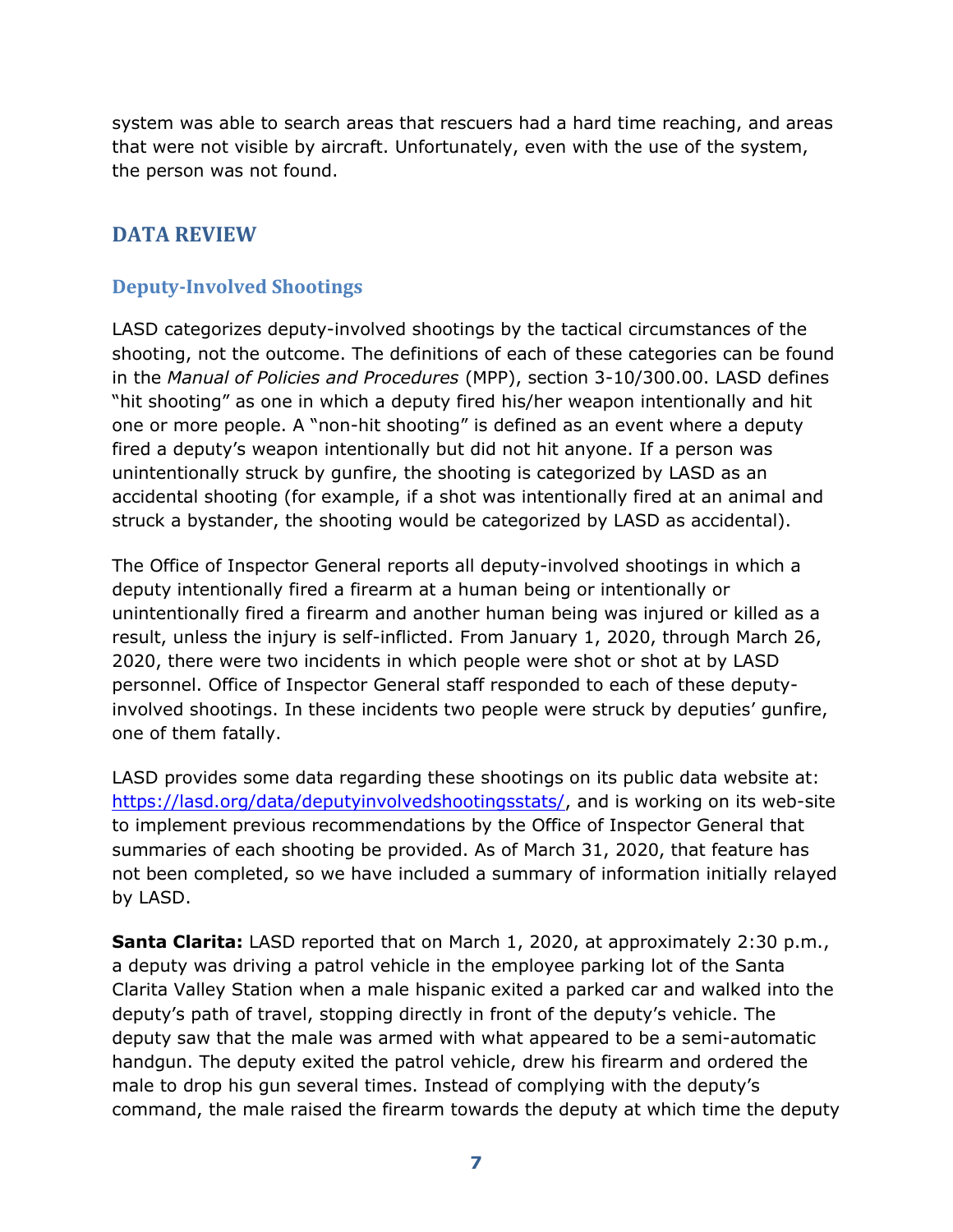fired two rounds at the suspect striking him in the lower torso. The weapon in the suspect's possession was recovered and determined to be an airsoft pistol designed to look like a Taurus semi-automatic pistol.

The male was transported to the hospital, where he was pronounced dead. Family Assistance Program representatives from the County Department of Mental Health assisted the Homicide Bureau with the notification to the next of kin and county services were offered to the family of the suspect.

**Palmdale/Sylmar:** LASD reported that on March 5, 2020, at approximately 9:30 p.m., two deputies in a patrol car attempted to conduct a traffic stop of the driver of an Audi because the driving pattern of the vehicle suggested that the driver was impaired. After the Audi failed to yield, the deputies initiated a reckless DUI pursuit. During the pursuit the Aero Bureau took over, pursuing the Audi from the air. Once the Aero Bureau took command of the pursuit the patrol deputies switched from pursuit mode to surveillance mode. While being pursued by the Aero Bureau, the Audi rammed through a gate at United States Airforce Plant 42 in Palmdale and the suspects shot at the deputies who were in the surveillance vehicle. The Audi continued through the base, crashed through another gate, and reentered the highway. At that time, the patrol deputies resumed their pursuit of the vehicle, with the Aero Bureau continuing to pursue the Audi as well. During the pursuit, the occupants of the Audi fired shots at the airship overhead. Spike strips were successfully deployed and the Audi came to a stop at a guardrail at the interchange of the 5 and 210 freeway. The driver of the vehicle, a white male, exited the car and fired at the deputies. At the same time, the passenger, also a white male, shot at the deputies through the rear window of the Audi. Seven deputies on the scene returned fire, shooting a total of 29 rounds at the driver and passenger.

The driver eventually dropped his gun and fled and was apprehended as he attempted to carjack a motorist. The driver sustained one gunshot wound to his thigh, was transported to the hospital, treated, and released into custody. The passenger of the Audi suffered no injuries and was taken into custody as he exited the car.

During this incident, a deputy was struck by a passing car, resulting in minor injuries. He was treated and released from the hospital.

From the scene, deputies recovered a Tec-9 handgun, a stainless-steel revolver with seven expended shell casings, bags of substances suspected to be methamphetamine and heroin, and \$5,000 in cash. During the pursuit, the suspects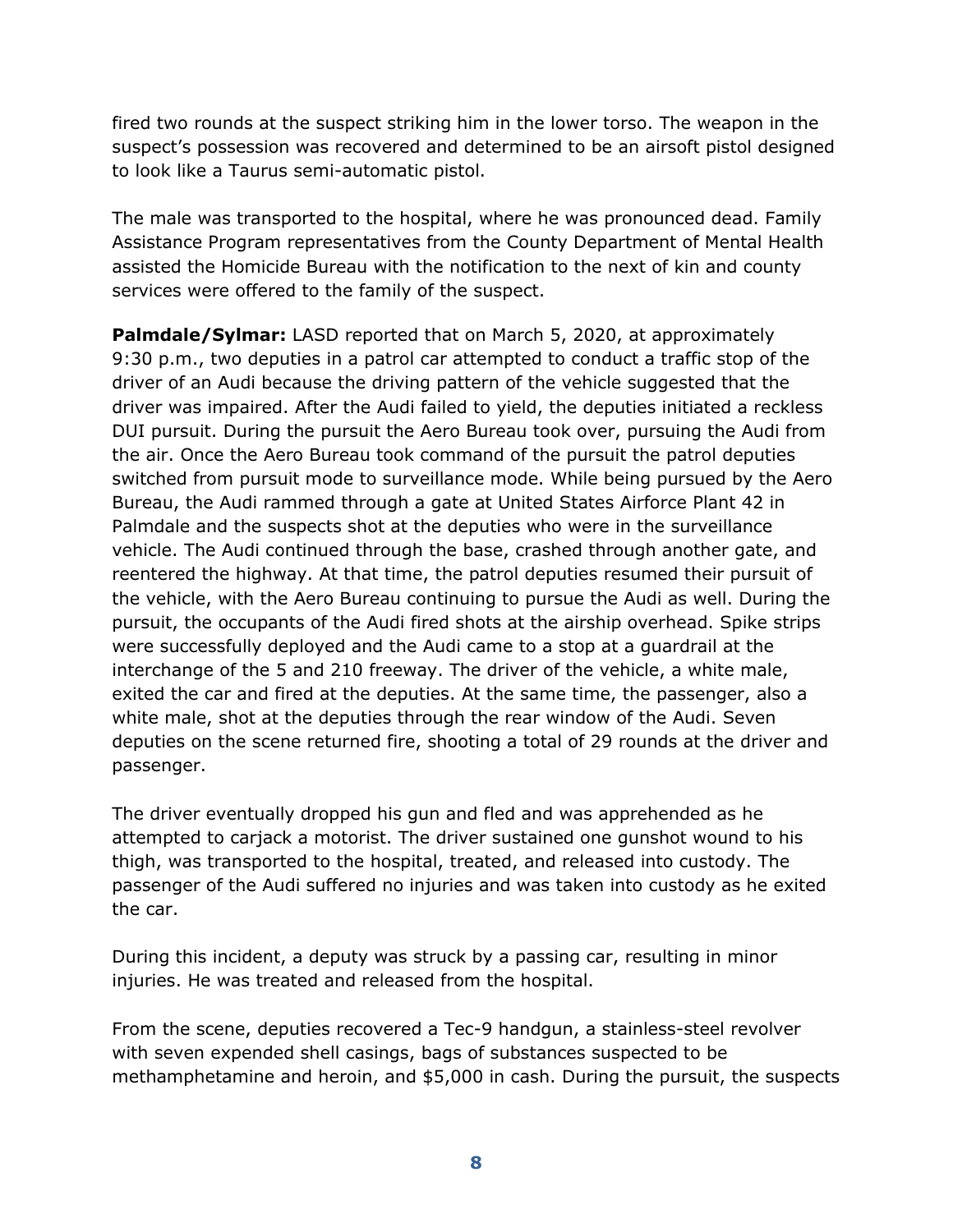tossed what appeared to be four one-gallon sized plastic bags of white powder (suspected to be illegal narcotics) from the car, striking the pursuing radio cars.

#### **Comparison to Prior Years**



#### <span id="page-10-0"></span>**Homicide Bureau's Investigation of Deputy-Involved Shootings**

The Homicide Bureau is responsible for conducting the investigation of all deputyinvolved shootings, regardless of category, in which a person is injured or killed. After completing its investigation, the Homicide Bureau submits its investigation to the Los Angeles County District Attorney (LADA) for consideration of filing criminal charges.

If the LADA declines to file the case, LASD's Internal Affairs Bureau (IAB) completes a force review to determine whether Department personnel violated any Departmental policies during the incident.

For the present quarter, the Homicide Bureau reports 13 shooting cases involving LASD personnel that are currently open and under investigation. The oldest case is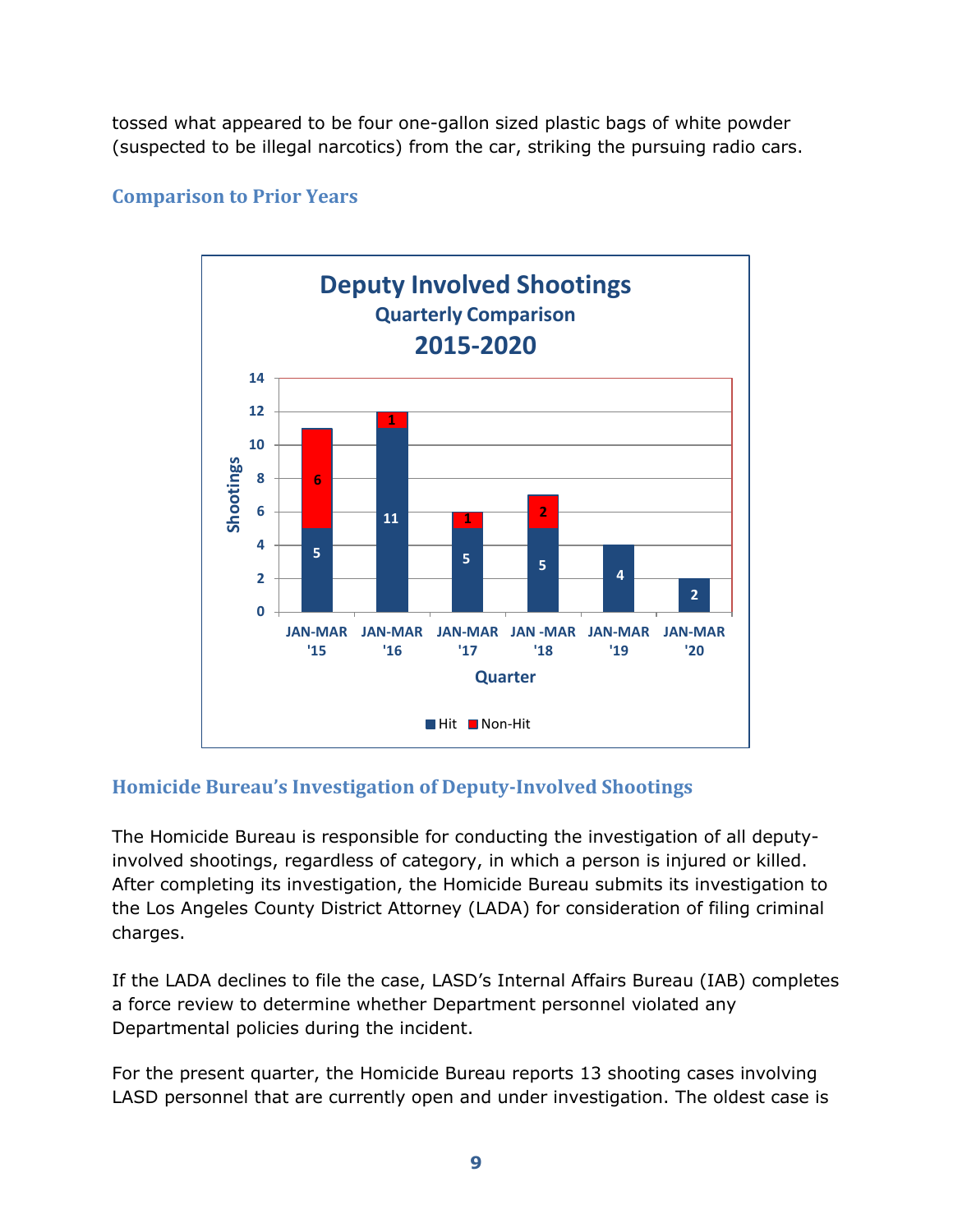a June 6, 2019 shooting in South Los Angeles. This shooting is described briefly in the Office of Inspector General's *June [2019 Reform and Oversight Efforts:](https://oig.lacounty.gov/Portals/OIG/Reports/October%202018%20Reform%20and%20Oversight%20Efforts.pdf?ver=2018-10-31-093133-533)  Los [Angeles County Sheriff's Department](https://oig.lacounty.gov/Portals/OIG/Reports/October%202018%20Reform%20and%20Oversight%20Efforts.pdf?ver=2018-10-31-093133-533)* report.

#### **District Attorney Review of Deputy-Involved Shootings**

This quarter, LASD reports it has sent five cases involving a deputy-involved shooting to the LADA for filing consideration.

Between January 1, 2020, and March 31, 2020, the LADA issued findings in eight deputy-involved shooting cases involving LASD employees.

- In the September 24, 2018, non-fatal shooting of Halcyon Johnson, the District Attorney opined in a memorandum dated [January 13, 2020,](https://da.lacounty.gov/sites/default/files/pdf/JSID_OIS_01_2020_Johnson.pdf) the deputies acted lawfully in self-defense and in defense of others.
- In the June 28, 2018, non-fatal shooting of Pedro Garcia, the District Attorney opined in a memorandum dated [January 29, 2020,](https://da.lacounty.gov/sites/default/files/pdf/JSID_OIS_01_2020_Garcia.pdf) the deputy acted lawfully in self-defense.
- In the February 11, 2016, fatal shooting of Matthew Quinn, the District Attorney opined in a memorandum dated [February 4, 2020,](https://da.lacounty.gov/sites/default/files/pdf/JSID_OIS_02_04_2020_Quinn.pdf) the deputies acted lawfully in self-defense and defense of others.
- In the July 4, 2017, non-fatal shooting of Jeremias Lopez, the District Attorney opined in a memorandum dated **February 5, 2020**, the deputy acted lawfully in self-defense.
- In the December 1, 2016, non-fatal shooting of Rodolfo Martinez, the District Attorney opined in a memorandum dated [February 18, 2020](https://da.lacounty.gov/sites/default/files/pdf/JSID_OIS_02_18_2020_Martinez.pdf), that the "shooting was a result of an accident during a justified use of force." The LADA closed the case declining to file charges based on this analysis.
- In the November 1, 2018, non-fatal shooting of Rashaad Franco, the District Attorney opined in a memorandum dated **February 25, 2020**, the deputy acted lawfully in self-defense.
- In the August 12, 2018, fatal shooting of Anthony Vargas, the District Attorney opined in a memorandum dated **February 26, 2020**, the deputies acted lawfully in self-defense and in defense of others.
- In the December 24, 2016, fatal shooting of Zhonghua Li, the District Attorney opined in a memorandum dated **February 27, 2020**, the deputies acted in lawful self-defense and in defense of others.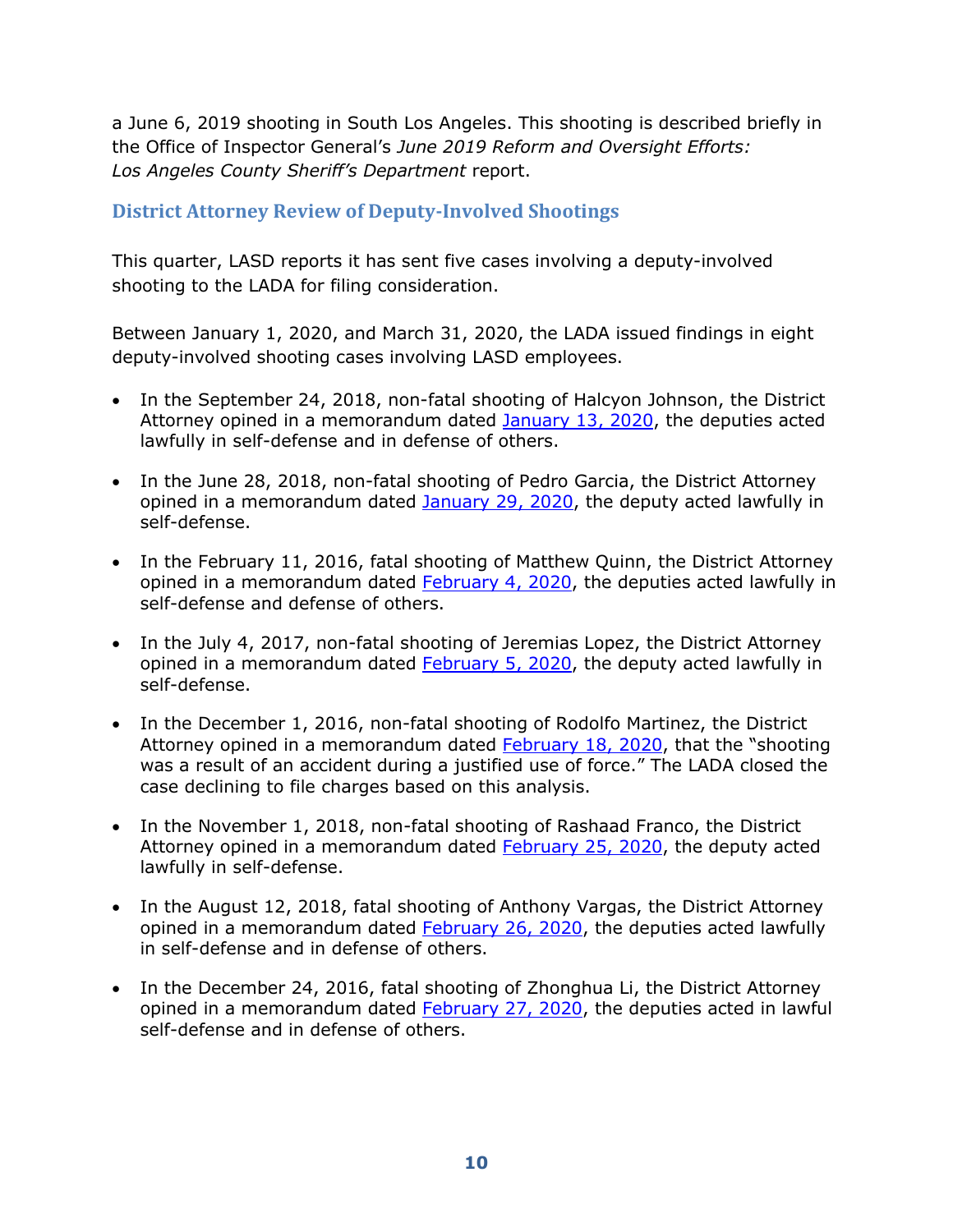The District Attorney's formal findings and the facts surrounding each of the above cases may be found in the District Attorney's website at:

#### [http://da.lacounty.gov/reports/ois.](http://da.lacounty.gov/reports/ois)

#### <span id="page-12-0"></span>**Internal Criminal Investigations Bureau**

LASD's Internal Criminal Investigations Bureau (ICIB) now reports to the Chief, Professional Standards Division. ICIB is responsible for investigating most allegations of criminal misconduct by members of LASD which occurred in the policing jurisdiction of the Sheriff's Department.

As of March 31, 2020, LASD reports ICIB has 76 active cases. LASD reports sending eight cases this quarter to the LADA for filing considerations. The oldest open case ICIB has on its books is from 2011. In that case, the District Attorney filed criminal charges on April 16, 2014, but a judgment has not yet been entered.<sup>7</sup>

#### <span id="page-12-1"></span>**Internal Affairs Bureau**

The IAB is responsible for conducting administrative investigations of policy violations by LASD members and for responding to and reviewing deputy-involved shootings and significant use-of-force cases. Administrative investigations may alternatively be conducted at the unit level. The subject's unit command and the IAB command determine whether an investigation is investigated by IAB or remains a unit-level investigation.

During the first quarter of 2020, LASD reports opening 89 new administrative investigations. Of these 89 cases, 36 were assigned to IAB, 36 were designated as unit-level investigations, and 17 were entered as criminal monitors. In the same period, IAB reports that 75 cases were closed by IAB or at the unit level. There are 315 pending administrative investigations. Of those 315 pending investigations, 202 are assigned to IAB and the remaining 113 are pending unit-level investigations.

<sup>7</sup>*People v. Anthony Manuel Paez and Julio Cesar Martinez* **BA423669**, opened by LASD on December 14, 2011, presented to District Attorney on June 26, 2013, filed by the District Attorney on April 16, 2014, with sentencing of defendant Martinez set for April 16, 2021. The District Attorney requested dismissal as to Anthony Paez on April 18, 2019.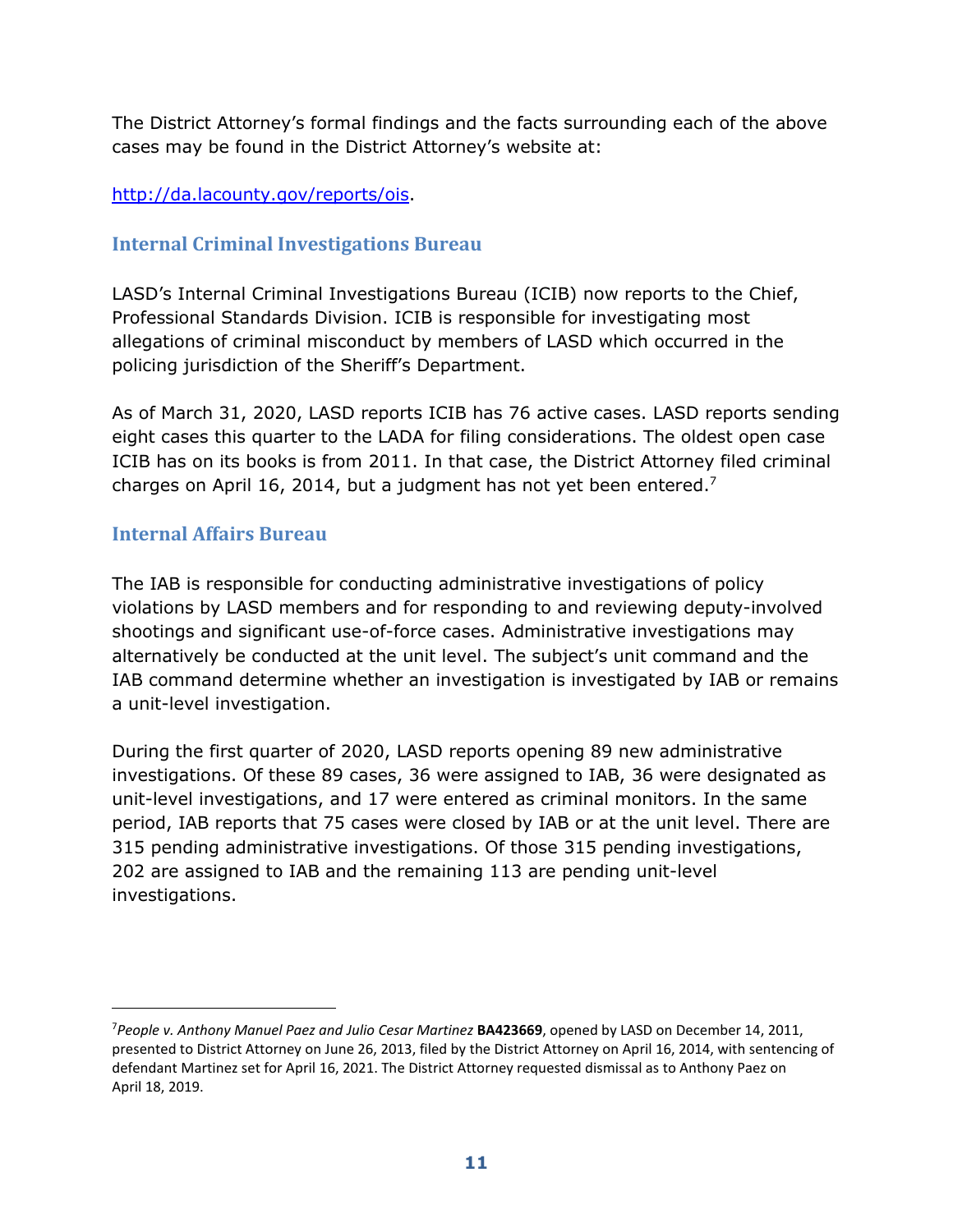#### <span id="page-13-0"></span>**Civil Service Commission Dispositions**

From December 18, 2019,<sup>8</sup> to March 31, 2020, the Civil Service Commission issued a final decision in six LASD cases. In one of the cases, the Civil Service Commission reduced the Department's imposed discipline while in all others the Commission sustained the Department's findings and discipline.

#### <span id="page-13-1"></span>**CUSTODY DIVISION**

#### <span id="page-13-2"></span>**Handling of Prisoner Grievances**

LASD is still in the process of installing iPads in all jail facilities to capture information related to prisoner requests and, eventually, prisoner grievances. There are now a total of 187 installed iPads, a decrease of four iPads since the last quarter. There are 57 iPads at Century Regional Detention Facility (CRDF), 48 iPads at Men's Central Jail (MCJ), and 86 iPads at Twin Towers Correctional Facility (TTCF). As previously reported, LASD completed the Wi-Fi upgrades to operate the iPads at TTCF and CRDF. LASD reports that Wi-Fi connection issues at MCJ required LASD to take the iPads off-line until the Wi-Fi upgrades are completed. The implementation plan for iPads at Pitchess Detention Center North (PDC North) is still in development.

LASD reports that prisoners have accessed the iPads to obtain information on 819,672 occasions between January 1, 2020, and March 31, 2020. As previously reported, LASD continues to expand the types of information that can be accessed from the iPads and will continue to add information as feasible.

As reported in the Office of Inspector General's January 2018 *Reform and Oversight Efforts: Los Angeles County Sheriff's Department* report, LASD implemented a policy restricting the filing of duplicate and excessive prisoner grievances.<sup>9</sup> LASD reports that between January 1, 2020, and March 31, 2020, 13 prisoners were restricted from filing 41 grievances under this policy.

<sup>&</sup>lt;sup>8</sup> The minutes for the Civil Service Commission meetings held after December 17, 2019, were not released until this quarter; hence, the reason why December 2019 information is included in this first quarter report of 2020.

<sup>9</sup> *See* Los Angeles County Sheriff's Department, *Custody Division Manual*, 8-04/050.00, Duplicate or Excessive Filings of Grievances and Appeals, and Restrictions of Filing Privileges.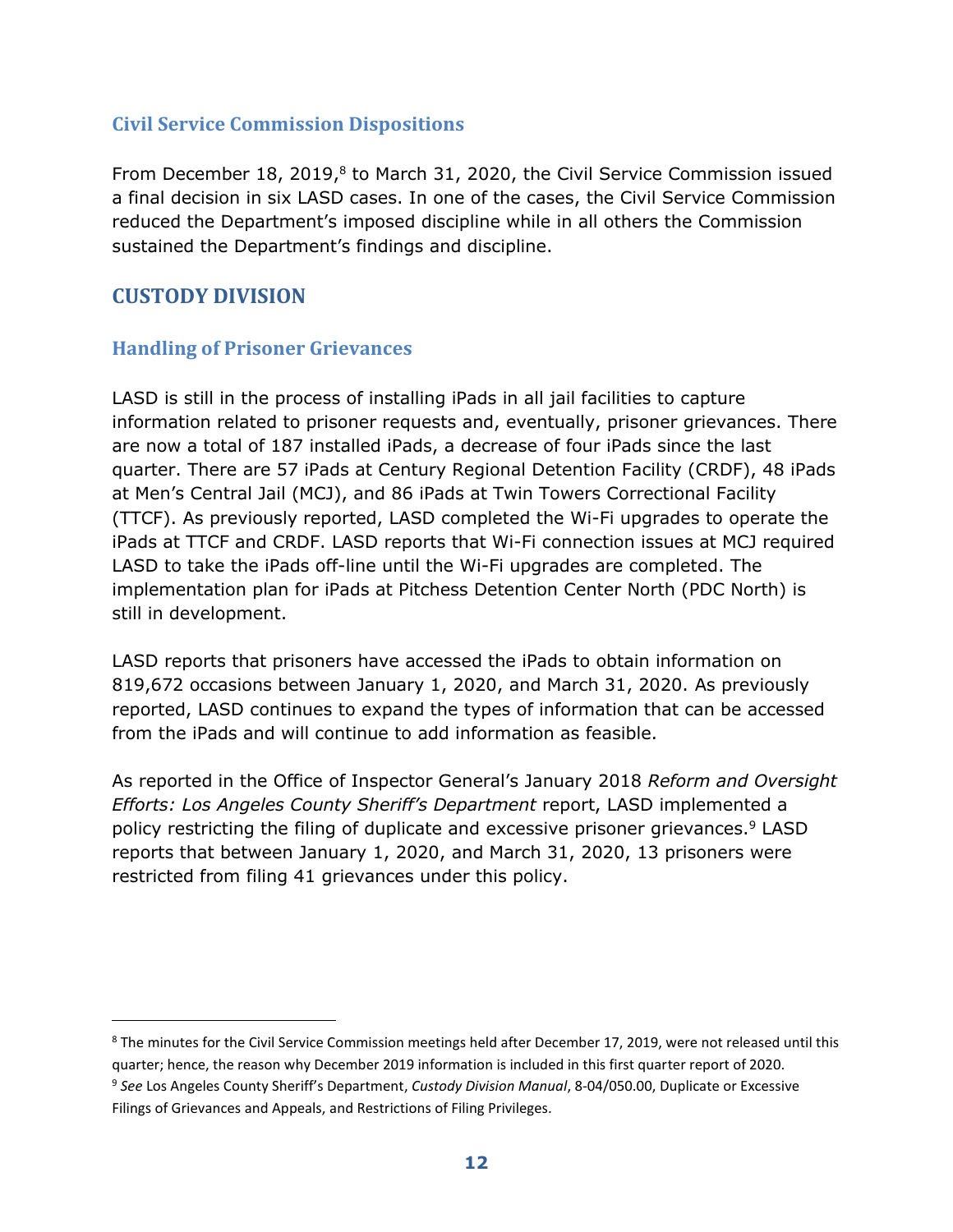#### <span id="page-14-0"></span>**In-Custody Deaths**

Between January 1, 2020, and March 31, 2020, ten individuals died while under the care and custody of LASD. Of these ten decedents, one died at CRDF, one died at MCJ, one died at TTCF's Correctional Treatment Center, and seven died in the hospitals to which they had been transported.

Office of Inspector General staff responded to the scene of each death that occurred at CRDF and MCJ. Office of Inspector General staff also attended the Custody Services Division Administrative Death Reviews for each of the ten in-custody deaths.

The following summaries, arranged in chronological order, provide brief descriptions of each in-custody death:

On January 14, 2020, an individual at MCJ was reportedly discovered unresponsive during a Title-15 safety check. Deputies and medical personnel rendered emergency aid until paramedics arrived and transported the individual to Los Angeles County/USC Medical Center (LCMC). The individual died on January 16, 2020.

On January 22, 2020, an individual died at LCMC after being transported from TTCF's Correctional Treatment Center on January 14, 2020, for a higher level of care.

On January 30, 2020, an individual died at LCMC after being transported from MCJ on January 15, 2020, for a higher level of care.

On February 16, 2020, an individual died at LCMC after being transported from TTCF's Correctional Treatment Center on January 13, 2020, for a higher level of care.

On February 19, 2020, an individual at CRDF was reportedly discovered unresponsive during a Title-15 safety check. Emergency aid was rendered, paramedics were called, but the individual was pronounced dead at the scene.

On February 20, 2020, an individual died at LCMC after being transported from TTCF's Urgent Care on January 23, 2020, for a higher level of care.

On March 4, 2020, an individual died at LCMC after being transported from MCJ on March 2, 2020, for a higher level of care.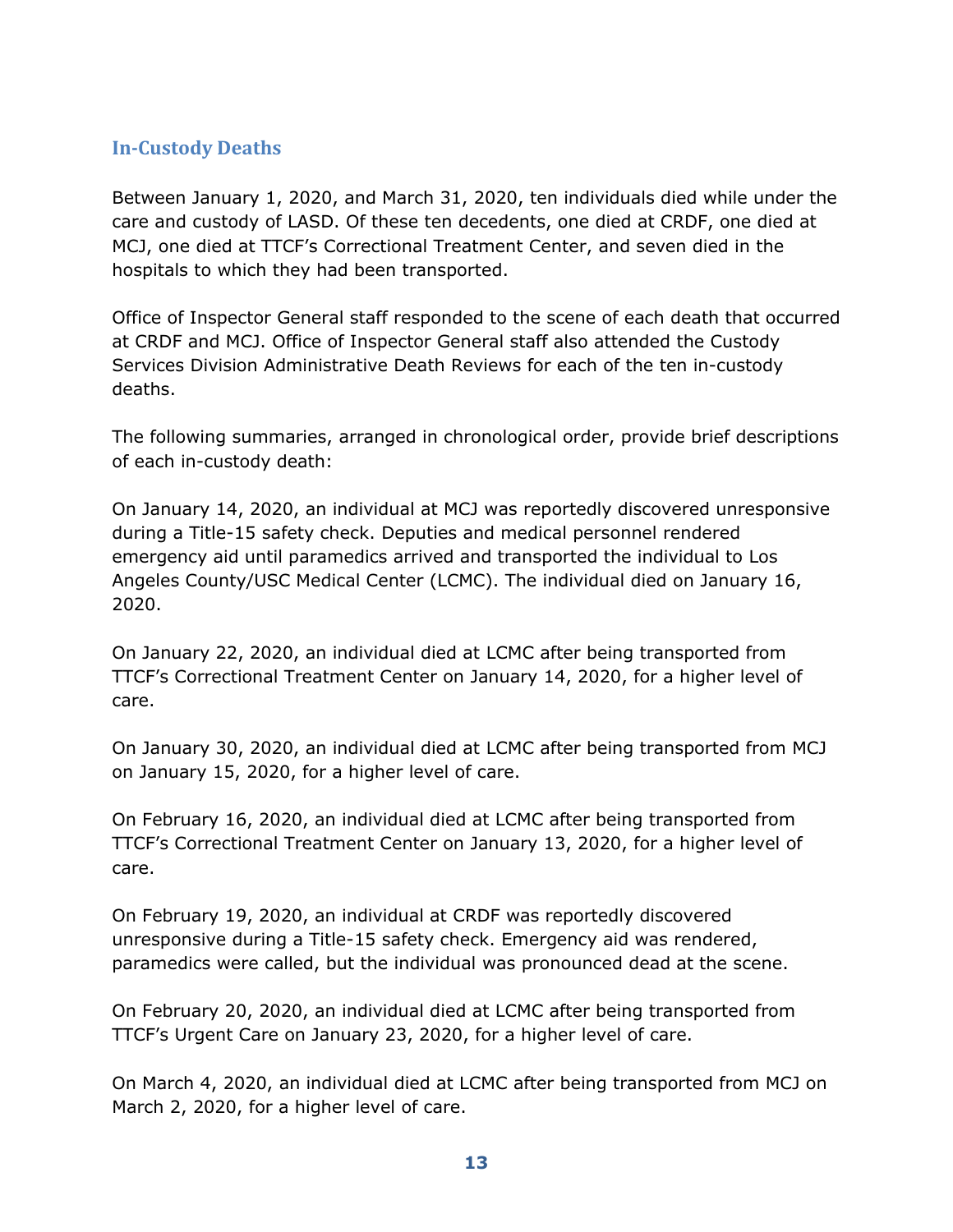On March 11, 2020, an individual at MCJ was reportedly discovered unresponsive in a cell during a Title-15 safety check. Emergency aid was rendered, paramedics were called, but the individual was pronounced dead at the scene.

On March 20, 2020, an individual died at LCMC after being transported from MCJ on March 17, 2020, for a higher level of care.

On March 23, 2020, an individual at TTCF's Correctional Treatment Center was reportedly discovered unresponsive in a cell. Emergency aid was rendered, paramedics were called, but the individual was pronounced dead at the scene.

#### <span id="page-15-0"></span>**Other Deaths**

Between January 1, 2020, and March 31, 2020, three individuals died under circumstances which do not fit within the current categorical definition of an incustody death but were under the care and custody of LASD when the condition which resulted in their deaths first became apparent.

The following summaries provide a brief description of the circumstances surrounding these deaths:

On February 13, 2020, deputies responded to multiple calls for service and subsequently arrested an individual at the location following a use of force. The individual began to experience a medical emergency. Deputies rendered lifesaving measures until paramedics arrived and transported the individual to Coast Plaza Hospital. The individual died less than one hour after being transported. Office of Inspector General staff was present at the Critical Incident Review for this incident.

On February 24, 2020, deputies responded to a call for service and subsequently arrested an individual at the location. The individual began to experience a medical emergency. Deputies rendered lifesaving measures until paramedics arrived. Paramedics pronounced the individual dead at the scene. Office Of Inspector General staff was present at the Critical Incident Review for this incident.

On March 16, 2020, deputies responded to a call for service and subsequently arrested an individual at the location following a use of force. The individual began to experience a medical emergency. Deputies rendered lifesaving measures until paramedics arrived and transported the individual to Saint Francis Medical Center. The individual died less than one hour after being transported. Office of Inspector General staff was present at the Critical Incident Review for this incident.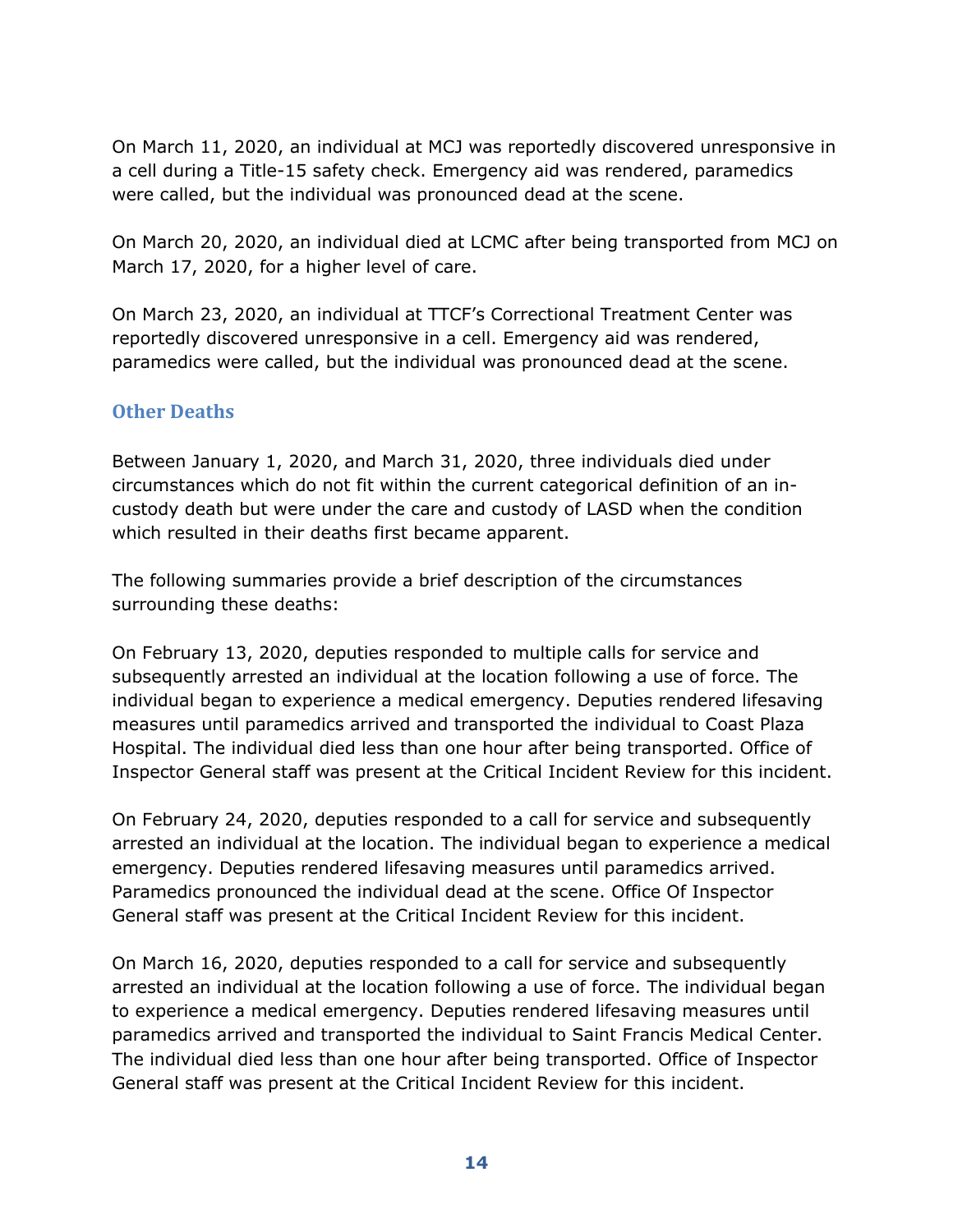#### <span id="page-16-0"></span>**Office of Inspector General Site Visits**

Office of Inspector General staff regularly conduct site visits and inspections at LASD's custodial facilities to identify matters requiring attention. All site visits result in follow up. In the first quarter of 2020, Office of Inspector General personnel completed 22 site visits and logged 59 monitoring hours inside six of LASD's jail and lockup facilities. During those visits, Office of Inspector General personnel spoke with prisoners and met with LASD personnel of all ranks, including custody assistants, civilian staff, clergy, and volunteers. As part of the Office of Inspector General's jail monitoring, Office of Inspector General staff attended 66 Custody Services Division executive and administrative meetings and met with division executives for 64 monitoring hours.

Office of Inspector General personnel also continued to meet with prisoners housed in general population modules, administrative segregation units, disciplinary units, and medical and mental health units. The Office of Inspector General Monitors met with and received input from individuals at cell front, during recreation and treatment group time, and in private interview rooms when necessary to ensure confidentiality. The following chart represents LASD facilities visited from January 1, 2020, through March 31, 2020:

| <b>Facility</b>                             | <b>Site Visits</b> |
|---------------------------------------------|--------------------|
| Century Regional Detention Facility (CRDF)  |                    |
| Inmate Reception Center (IRC)               |                    |
| Men's Central Jail (MCJ)                    | 10                 |
| North County Correctional Facility (NCCF)   |                    |
| Pitchess Detention Center North (PDC North) |                    |
| Twin Towers Correctional Facility (TTCF)    | 6                  |
| Total                                       | フフ                 |

#### <span id="page-16-1"></span>**LASD'S COOPERATION WITH ICE**

#### <span id="page-16-2"></span>*Gonzalez v. Immigration and Customs Enforcement (ICE)*

On September 27, 2019, the United States District Court for the Central District of California found that, although ICE does not rely on one single database to determine an individual's citizenship and immigration status, the utilized databases often contain incomplete data, significant errors, or are not designed to provide information that would serve as the basis for determining a person's removability, and therefore are insufficient to provide indicia of probable cause for the issuance of an immigration detainer. The Court found that "reliance on inaccurate, incomplete,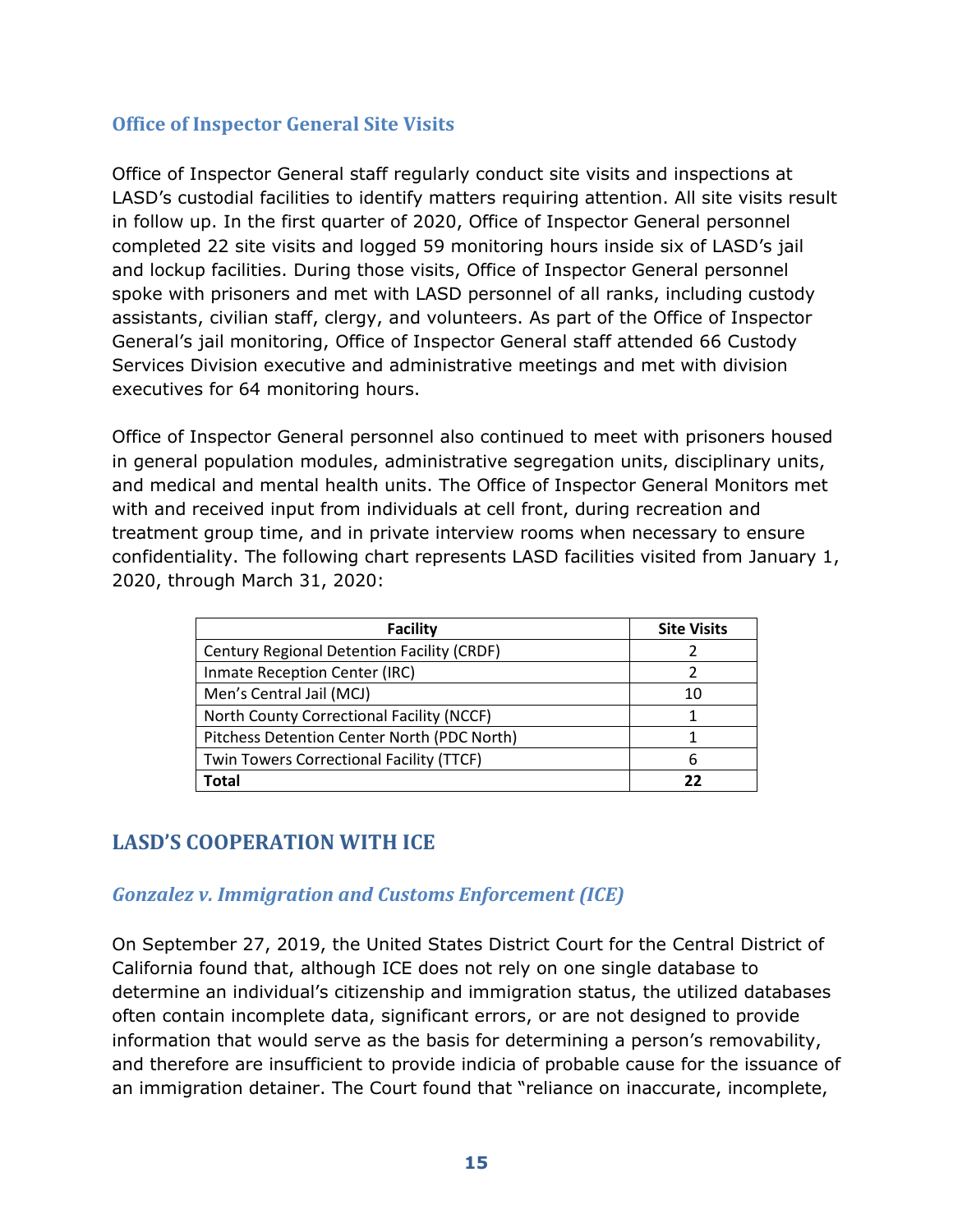and error-filled databases [to establish probable cause for detainers] violates the Fourth Amendment." 10

On February 5, 2020, the same court issued its final judgement barring ICE from issuing a detainer to state and local law enforcement agencies based solely on searches of databases the court found lacked sufficient indicia of reliability for a probable cause determination of removal.

On November 7, 2020, the LASD had changed its detainers practices in response to the September 27, 2019 court decision. On December 18, 2019, LASD reported to the Office of Inspector General that the practice had been changed and that the applicable Inmate Reception Center Unit Order was being formally revised to make detainers based upon biometric identification invalid. The revised Unit Order was issued December 30, 2019. Specifically, under the heading Processing In-Custody Transfers to ICE, the Unit Order now states:

*NOTE: A detainer issued solely on the basis of biometrics is not valid and shall not be honored.*<sup>11</sup>

#### <span id="page-17-0"></span>**ICE after** *Gonzalez v. Immigration and Customs Enforcement*

On March 26, 2020, LASD implemented a new practice and stopped "mak[ing] notifications about, or permit[ting] transfers of, persons convicted of non-violent or non-serious felonies or misdemeanors."<sup>12</sup> In March 2020, LASD transferred a total of six inmates to ICE. Four of the inmates were for non-serious and non-violent felonies. The Office of Inspector General was able to confirm that one of the four transfers occurred on March 25, 2020, the day *before* LASD implemented its new practice. LASD has also reported that none of the inmates who were transferred to ICE were given early release because they were in a "vulnerable group."

Since the end of the first quarter, ICE transfers have been additionally restricted, resulting in a report of the transfers of only three persons with serious or violent felonies. With the COVID19 pandemic the status of transfers is uncertain.

<sup>10</sup> [https://oig.lacounty.gov/Portals/OIG/Reports/Gonzalez-v-ICE\\_20190927\\_decision.pdf?ver=2020-05-21-112702-](https://oig.lacounty.gov/Portals/OIG/Reports/Gonzalez-v-ICE_20190927_decision.pdf?ver=2020-05-21-112702-723) [723.](https://oig.lacounty.gov/Portals/OIG/Reports/Gonzalez-v-ICE_20190927_decision.pdf?ver=2020-05-21-112702-723)

<sup>&</sup>lt;sup>11</sup> Inmate Reception Center, Unit Order 5-22/001.10.

 $12$  The Department did not notify the Office of Inspector General of this change in practice until April 14, 2020.